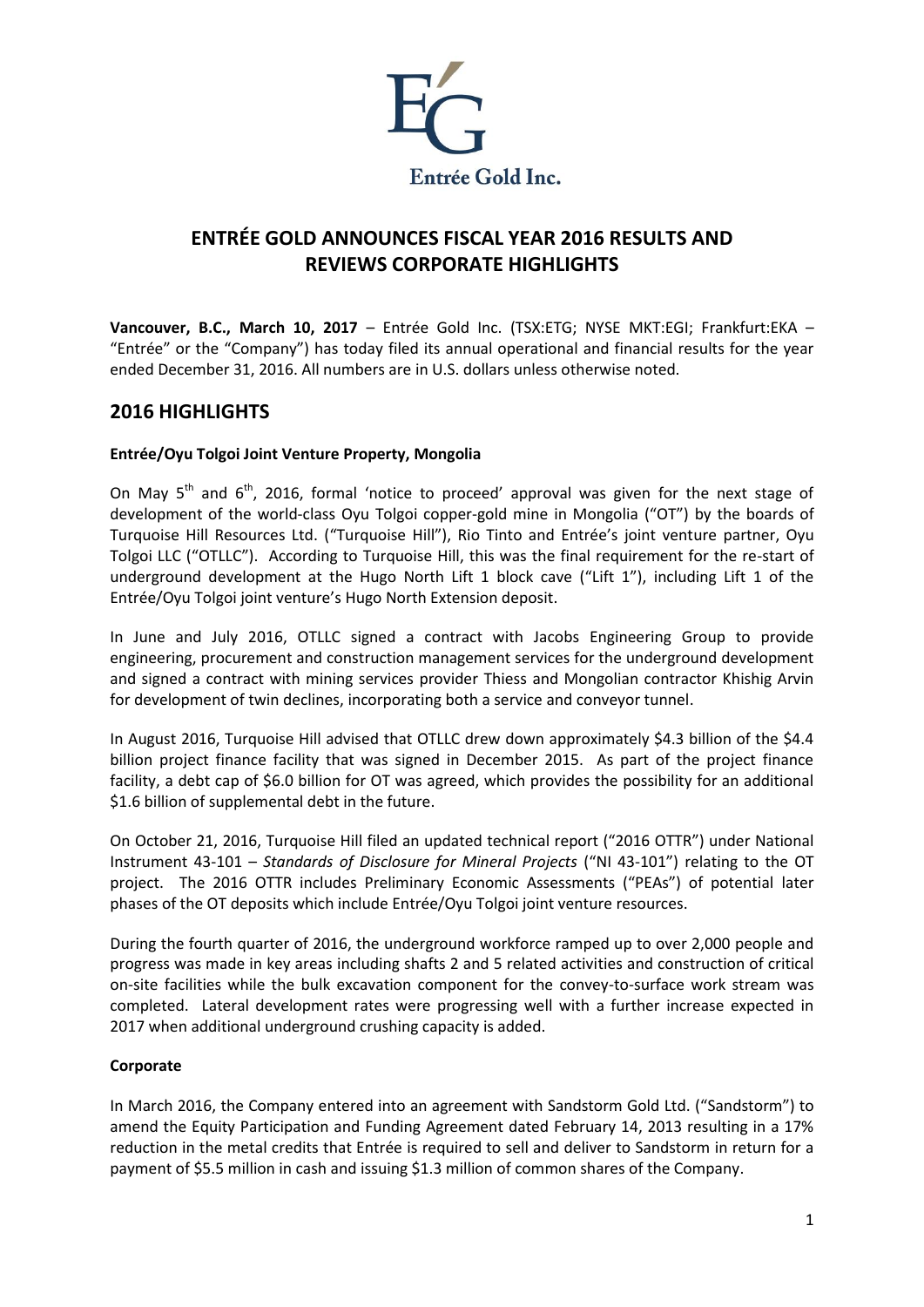

In January 2017, the Company closed a non-brokered private placement of 18,529,484 units of the Company at a price of C\$0.41 per unit for gross proceeds of approximately C\$7.6 million. Each unit consists of one common share and one-half of one transferable common share purchase warrant (each whole warrant, a "Warrant"). Each Warrant entitles the holder to purchase one additional common share of the Company at a price of C\$0.65 per share for a period of 5 years following the date of issuance.

On February 28, 2017, the Company announced that its Board of Directors (the "Board") had unanimously approved a strategic reorganization of Entrée's business. Entrée's U.S. based assets, the Ann Mason and Lordsburg Projects, will be transferred to a newly incorporated company, Mason Resources Corp. ("Mason Resources"). The strategic reorganization will result in two separate and focused, well-capitalized entities, each with a high quality advanced project providing new and existing shareholders with optionality as to investment strategy and risk profile.

As at March 1, 2017, the Company's cash balance was \$18.5 million. Of that, it is expected that \$8.75 million will be transferred to Mason Resources as part of the strategic reorganization.

For the 2016 year, the Company's exploration and general and administrative expenditures of approximately \$1.9 million and \$2.5 million, respectively, were reduced by 64% and 54% compared to 2015 as a result of the Company's continued focus on reducing non value adding expenditures.

### **Ann Mason Project, Nevada**

On April 1, 2016, Entrée received an approved Waters of the United States/Wetlands jurisdictional determination from the Regulatory Division of the U.S. Army Corps of Engineers, that the water drainages on the Ann Mason Project are considered "isolated waters with no apparent interstate or foreign commerce connection" and as a result, no permit under Section 404 of the Clean Water Act is required for Ann Mason.

As part of Entrée's commitment to corporate social responsibility, work to rehabilitate more than 60 historic drill sites and road access ways on the Ann Mason Project property was completed in October 2016.

Entrée today filed a technical report titled "2017 Updated Preliminary Economic Assessment on the Ann Mason Project, Nevada, U.S.A." with an effective date of March 3, 2017 (the "2017 PEA") which was prepared in accordance with NI 43-101. The 2017 PEA was prepared by AGP Mining Consultants Inc. and Amec Foster Wheeler Americas Limited. A copy of the 2017 is available on SEDAR at [www.sedar.com](http://www.sedar.com/) and on the Company's website.

## **STRATEGIC REORGANIZATION**

The Company announced on February 28<sup>th</sup>, 2017 a strategic reorganization of its business (the "Arrangement"). Pursuant to the Arrangement, Entrée's Ann Mason and Lordsburg Projects (the "US Projects") will be transferred to a newly incorporated company, Mason Resources. Shareholders of Entrée will receive common shares in Mason Resources ("Mason Common Shares") in proportion to their shareholdings in Entrée. There will be no change to shareholders' existing interests in Entrée.

It is intended that, as part of the Arrangement, Entrée shareholders will receive Mason Common Shares by way of a share exchange, pursuant to which each existing share of Entrée is exchanged for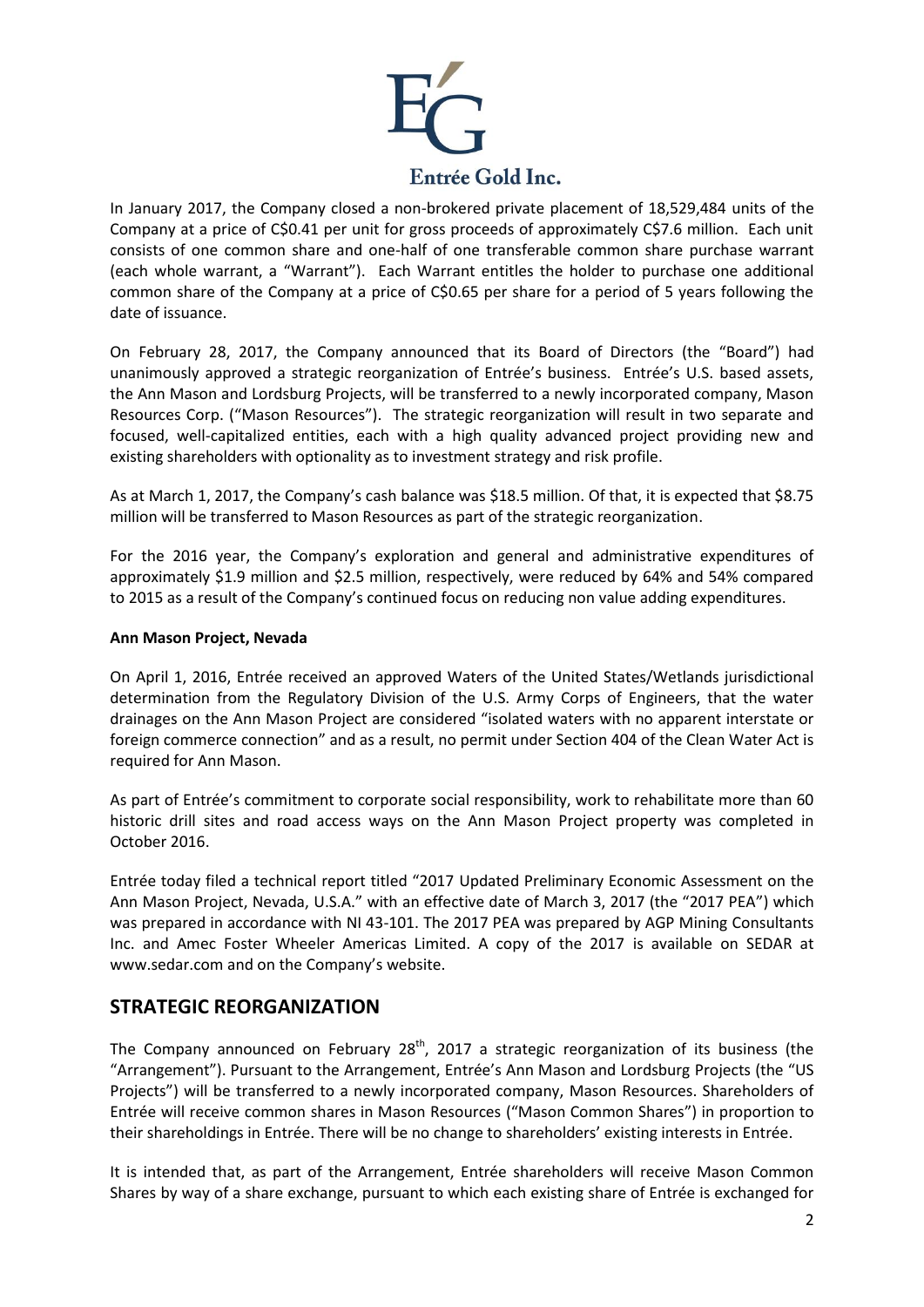

one "new" share of Entrée and 0.45 of a Mason Common Share. Optionholders and warrantholders of Entrée will receive replacement options and warrants of Entrée and options and warrants of Mason Resources which are proportionate to, and reflective of the terms of, their existing options and warrants of Entrée. The reorganization will be effected by way of a plan of arrangement under the *Business Corporations Act* (British Columbia) (the "Plan of Arrangement") and must be approved by the Supreme Court of British Columbia (the "Court") and by the affirmative vote of 66 2/3% of Entrée shareholders, as well as Entrée shareholders, optionholders and warrantholders (collectively, the "Securityholders") voting together as a single class. A meeting of Securityholders to approve, among other things, the Arrangement, will be held on May 1, 2017 (the "Meeting").

Mason Resources will be managed by Entrée's current team of officers. Its board will consist of four directors who also currently sit on the Entrée Board, as well as up to three new directors who are independent of Entrée.

Additional details of the spin-out transaction will be included in an information circular to be mailed to the Securityholders on or about March 24, 2017 in connection with the Meeting. Subject to receipt of all required Securityholder, Court and regulatory approvals, the Arrangement is expected to close by May 30, 2017.

## **OUTLOOK AND STRATEGY**

Entrée is primarily focused on advancing its principal assets in Mongolia and Nevada, while undertaking various additional initiatives in an effort to maximize shareholder value. On February 28, 2017, the Company announced the Arrangement, pursuant to which the US Projects will be transferred to Mason Resources. Once the Arrangement becomes effective, the result will be two separate and focused, well-capitalized entities, each with a high quality advanced project providing new and existing shareholders with optionality as to investment strategy and risk.

Entrée is undertaking the Arrangement in order to focus on its carried 20% interest in the Entrée/Oyu Tolgoi joint venture property in Mongolia and potentially acquiring other value accreting and synergistic assets. The Arrangement is also intended to maximize shareholder value by allowing the market to value Entrée's assets independently of the US Projects. It is expected that transferring the US Projects from Entrée to Mason Resources will help accelerate development of the Ann Mason Project and give scope to new acquisitions.

Both Entrée and Mason Resources will be managed by Entrée's current team of officers and employees for the upcoming 2017 year. The companies will utilize a share service model to allocate administrative costs proportionately to each company based on a ratio to be determined prior to closing of the Arrangement. It is expected that there will be some additional costs associated with the operation of Mason Resources as a separate publicly traded company, such as listing fees, marketing costs and some additional board related costs. Concurrently, the Company will continue to remain prudent with its expenditures.

Without giving effect to the Arrangement, the Company expects to spend between \$2.8 million and \$3.2 million for the 2017 year (2016 year - \$4.0 million) on exploration and general administration costs. The Company expects to release an updated technical report for its interest in the Entrée/Oyu Tolgoi joint venture property and Shivee West in 2017, following the release of the 2016 OTTR by Turquoise Hill on October 21, 2016. The Company estimates the cost to prepare this report to be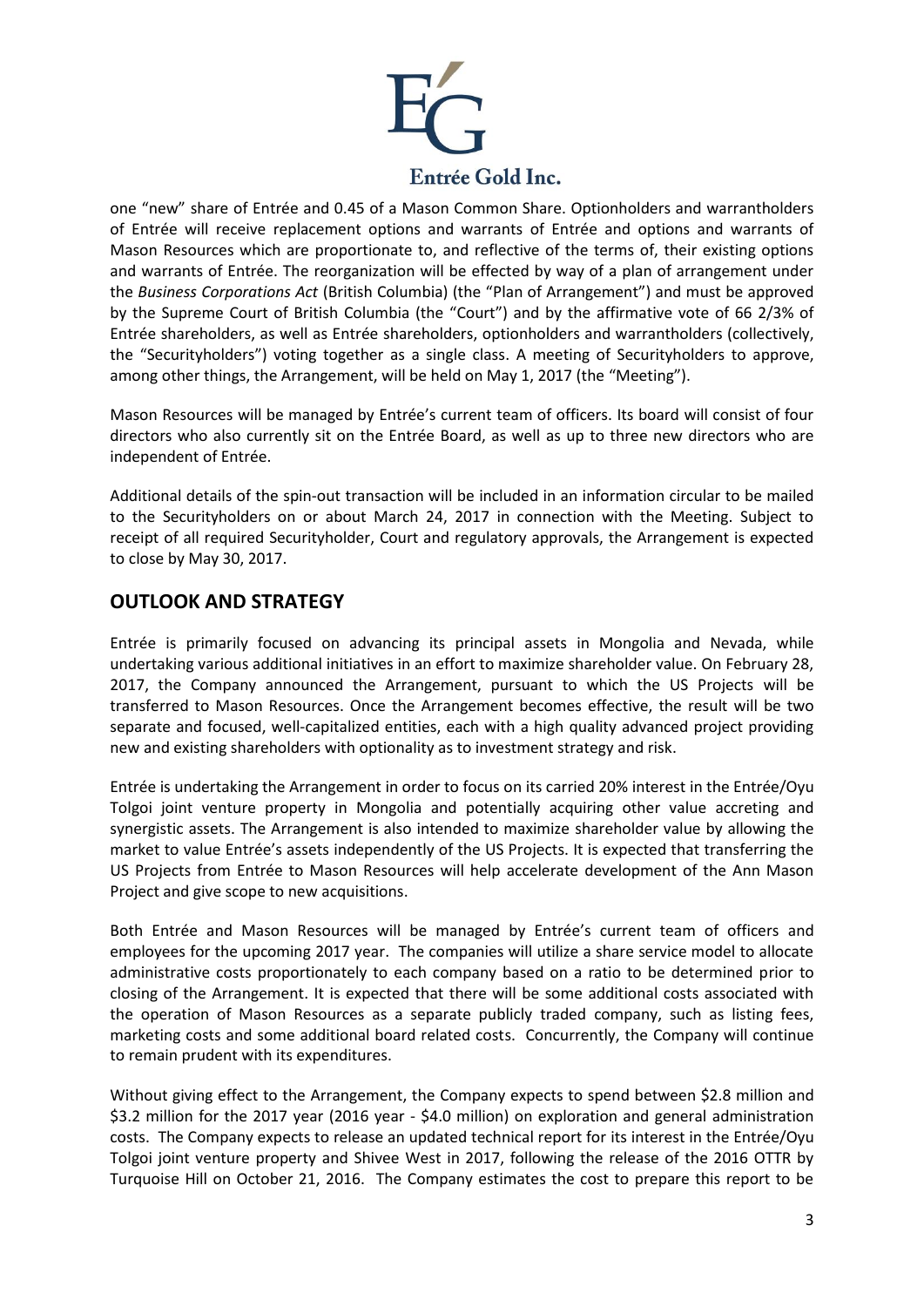

approximately \$0.5 million. Upon completion of the Arrangement, it is expected that Mason Resources will incur an additional \$0.2 million in annual corporate costs associated with having a second public company.

In addition, the Company is anticipating a potential one time cost of approximately \$0.3 million for fees associated with the Arrangement.

### **Corporate**

The Company has focused, and will continue to focus its efforts on conserving cash reserves. Corporate objectives for 2017 include maximizing the market value of the Company's assets through restructuring, increasing investor awareness and cash conservation. Without giving effect to the Arrangement, total corporate costs, which include marketing and compliance costs, are estimated to be between \$1.8 million and \$2.0 million for the 2017 year. An additional \$0.2 million of corporate costs at Mason Resources is expected for the 2017 year in order to support the new publicly traded company.

#### **Entrée/Oyu Tolgoi Joint Venture Property**

With the release of the 2016 OTTR, the Company intends to develop complementary PEAs for Entrée's interest in the second lift of the Hugo North (including Hugo North Extension) block cave and the Heruga deposit and file these as part of an updated NI 43-101 technical report. The Company anticipates commencing this process in the first half of 2017 and estimates the cost to be approximately \$0.5 million to complete and publish the report.

Development of the OT project continues to advance with a number of positive milestones achieved in 2016. As part of the Company's corporate restructuring initiative, management commenced a market awareness program in late 2016 and will continue through 2017 to improve the investment community's understanding of Entrée's interest in the Entrée/Oyu Tolgoi joint venture property, including its potential value as compared with the interests of other OT project stakeholders.

The Company maintains an office and administration in Mongolia. Excluding the costs associated with the preparation of an updated NI 43-101 technical report referenced above, the Company expects to spend approximately \$0.2 million for the 2017 year on legal costs and general administration in Mongolia.

#### **Ann Mason Project**

The Company estimates expenditures, including claim filing fees, site maintenance and local administration costs will be between \$0.7 million and \$0.9 million for the 2017 year. The Company does not intend to implement any new work programs at present and will focus on identifying strategic development partners prior to implementing any potential programs to advance the Ann Mason Project into its next phase of development. Upon completion of the Arrangement, these costs will be assumed by Mason Resources.

#### **Other Properties**

Costs associated with all of the Company's other non-material assets have been minimized while management evaluates the best alternatives for each asset in the future. Expenditures for 2017 are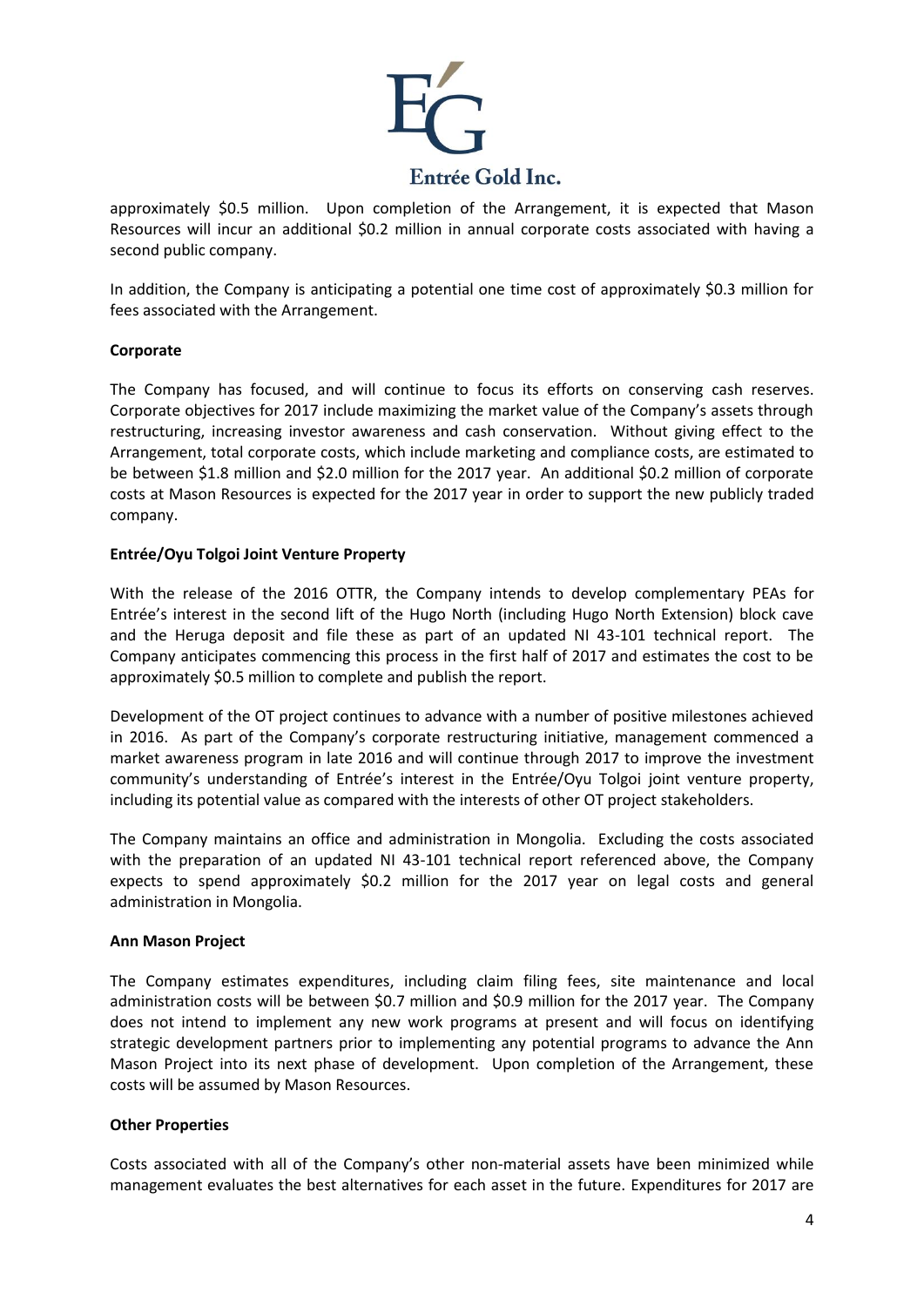

for license fees and local administration costs. The Company expects to spend approximately \$0.1 million for the 2017 year.

## **SUMMARY OF CONSOLIDATED FINANCIAL OPERATING RESULTS**

|                                            |               | 2016    | 2015           |               | 2014      |
|--------------------------------------------|---------------|---------|----------------|---------------|-----------|
| Exploration                                | $\mathbb{S}$  | (1,855) | \$<br>(5,139)  | $\mathbb{S}$  | (9,019)   |
| General and administration                 |               | (2,115) | (4,598)        |               | (4,002)   |
| Consultancy and advisory                   |               |         | (125)          |               | (831)     |
| Impairment of mineral property interests   |               |         |                |               | (552)     |
| Gain on sale of mineral property interests |               |         |                |               | 28        |
| Stock-based compensation                   |               | (489)   | (197)          |               | (251)     |
| Foreign exchange (loss) gain               |               | (343)   | 2,919          |               | 1,979     |
| Loss from operations                       |               | (4,802) | (7,140)        |               | (12, 648) |
| Interest expense, net                      |               | (177)   | (412)          |               | 30        |
| Loss from equity investment                |               | (237)   | (119)          |               | (108)     |
| Income taxes                               |               | 553     | (160)          |               | 4,057     |
| Net loss                                   |               | (4,663) | (7,831)        |               | (8,669)   |
| Foreign currency translation adjustment    |               | 717     | (4,928)        |               | (3,316)   |
| Comprehensive loss                         | $\sqrt{\ }$   | (3,946) | \$<br>(12,759) | \$            | (11,985)  |
|                                            |               |         |                |               |           |
| Basic/diluted loss per share               | $\mathcal{S}$ | (0.03)  | \$<br>(0.05)   | $\mathsf{\$}$ | (0.06)    |
| <b>Total</b> assets                        | $\mathcal{S}$ | 53,280  | \$<br>61,662   | \$            | 79,690    |
| Total non-current liabilities              | \$            | 33,336  | \$<br>39,316   | \$            | 44,270    |

The Company's Annual Financial Statements, management's discussion and analysis ("MD&A") and Annual Information Form are available on the Company website, on SEDAR at [www.sedar.com](http://www.sedar.com/) and on EDGAR at [http://www.sec.gov/.](http://www.sec.gov/) The Company's Annual Report on Form 40-F has been filed with the SEC, and is available on the Company [website.](http://www.entreegold.com/) Shareholders can receive a hard copy of the Company's audited Annual Financial Statements upon request.

## **QUALIFIED PERSON**

Robert Cinits, P.Geo., Entrée's Vice President, Corporate Development, a Qualified Person as defined by NI 43-101, has approved the technical information in this release. For further information on the Entrée/Oyu Tolgoi LLC joint venture property, see the Company's technical report, titled "Lookout Hill Feasibility Study Update", with an effective date of March 29, 2016, available on SEDAR at [www.sedar.com.](http://www.sedar.com/) For further information on the Ann Mason Project, see the 2017 PEA.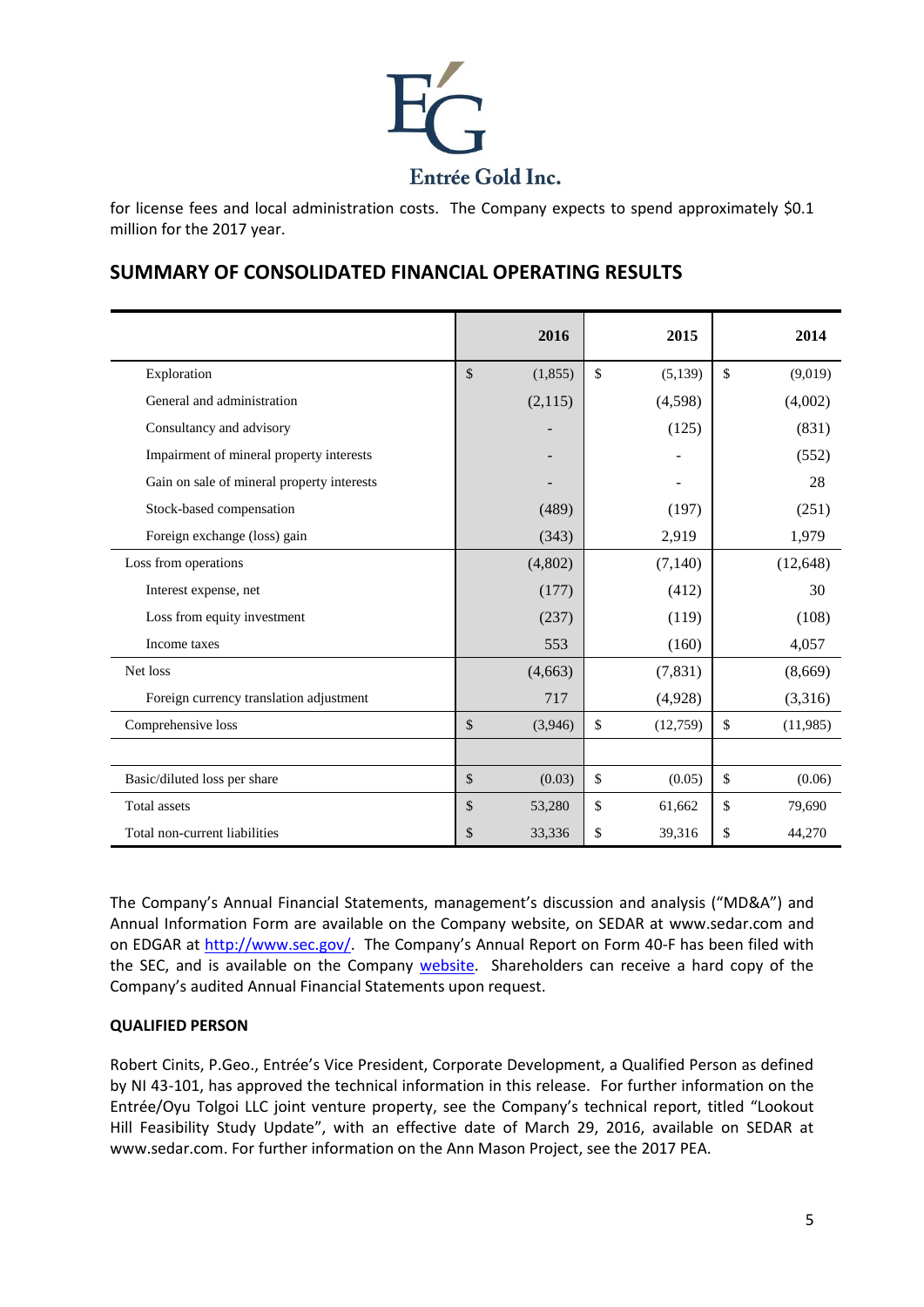

#### **ABOUT ENTRÉE GOLD INC.**

Entrée Gold Inc. is a Canadian mineral exploration company balancing opportunity and risk with key assets in Mongolia and Nevada. As a joint venture partner with a carried interest on a portion of the Oyu Tolgoi mining project in Mongolia, Entrée has a unique opportunity to participate in one of the world's largest copper-gold projects managed by one of the premier mining companies – Rio Tinto. Oyu Tolgoi, with its series of deposits containing copper, gold and molybdenum, has been under exploration and development since the late 1990s. Additionally, Entrée has also been advancing its Ann Mason Project in one of the world's most favourable mining jurisdictions, Nevada. The Ann Mason Project hosts the Ann Mason copper-molybdenum deposit as well as the Blue Hill copper deposit within the rejuvenated Yerington copper camp.

Sandstorm Gold, Rio Tinto and Turquoise Hill Resources are major Shareholders, holding approximately 14%, 10% and 8% of issued and outstanding shares, respectively.

#### **FURTHER INFORMATION**

Monica Hamm Manager Investor Relations Entrée Gold Inc. Tel: 604-687-4777 Fax: 604-687-4770 Toll Free: 866-368-7330 E-mail: [mhamm@entréegold.com](mailto:mhamm@entréegold.com)

This News Release contains forward-looking statements and forward-looking information (together, "forward-looking statements") within the meaning of applicable securities laws and the United States Private Securities Litigation Reform Act of 1995 with respect to corporate strategies and plans; requirements for additional capital; uses of funds; the value and potential value of assets and the ability of Entrée to maximize returns to Shareholders; potential financial and other benefits of spinning-out the US Projects; timing and approval for a spin-out of the US Projects; the future prices of copper, gold, molybdenum and silver; the estimation of mineral reserves and resources; the realization of mineral reserve and resource estimates; anticipated future production, capital and operating costs, cash flows and mine life; capital, financing and project development risk; completion of PEAs on Entrée's interest in Hugo North Extension Lift 2 and Heruga; a potential strategic development partner for Ann Mason; the potential impact of future exploration results on Ann Mason mine design and economics; the potential development of Ann Mason; potential types of mining operations; construction and continued development of the Oyu Tolgoi underground mine; potential size of a mineralized zone; potential expansion of mineralization; potential discovery of new mineralized zones; potential metallurgical recoveries and grades; plans for future exploration and/or development programs and budgets; permitting time lines; anticipated business activities; proposed acquisitions and dispositions of assets; and future financial performance.

While the Company has based these forward-looking statements on its expectations about future events as at the date that such statements were prepared, the statements are not a guarantee of Entrée's future performance and are based on numerous assumptions regarding present and future business strategies, local and global economic conditions, legal proceedings and negotiations and the environment in which the Company will operate in the future, including the status of the Company's relationship and interaction with the Government of Mongolia, OTLLC, Rio Tinto and Turquoise Hill. With respect to the construction and continued development of the Oyu Tolgoi underground mine, important risks, uncertainties and factors which could cause actual results to differ materially from future results expressed or implied by such forwardlooking statements and information include, amongst others, the timing and cost of the construction and expansion of mining and processing facilities; the timing and availability of a long term power source for the Oyu Tolgoi underground mine; the impact of the delay in the funding and development of the Oyu Tolgoi underground mine; delays, and the costs which would result from delays, in the development of the underground mine; and production estimates and the anticipated yearly production of copper, gold and silver at the Oyu Tolgoi underground mine. Other uncertainties and factors which could cause actual results to differ materially from future results expressed or implied by forward-looking statements and information include, amongst others, Entrée's ability to obtain all necessary regulatory, court and